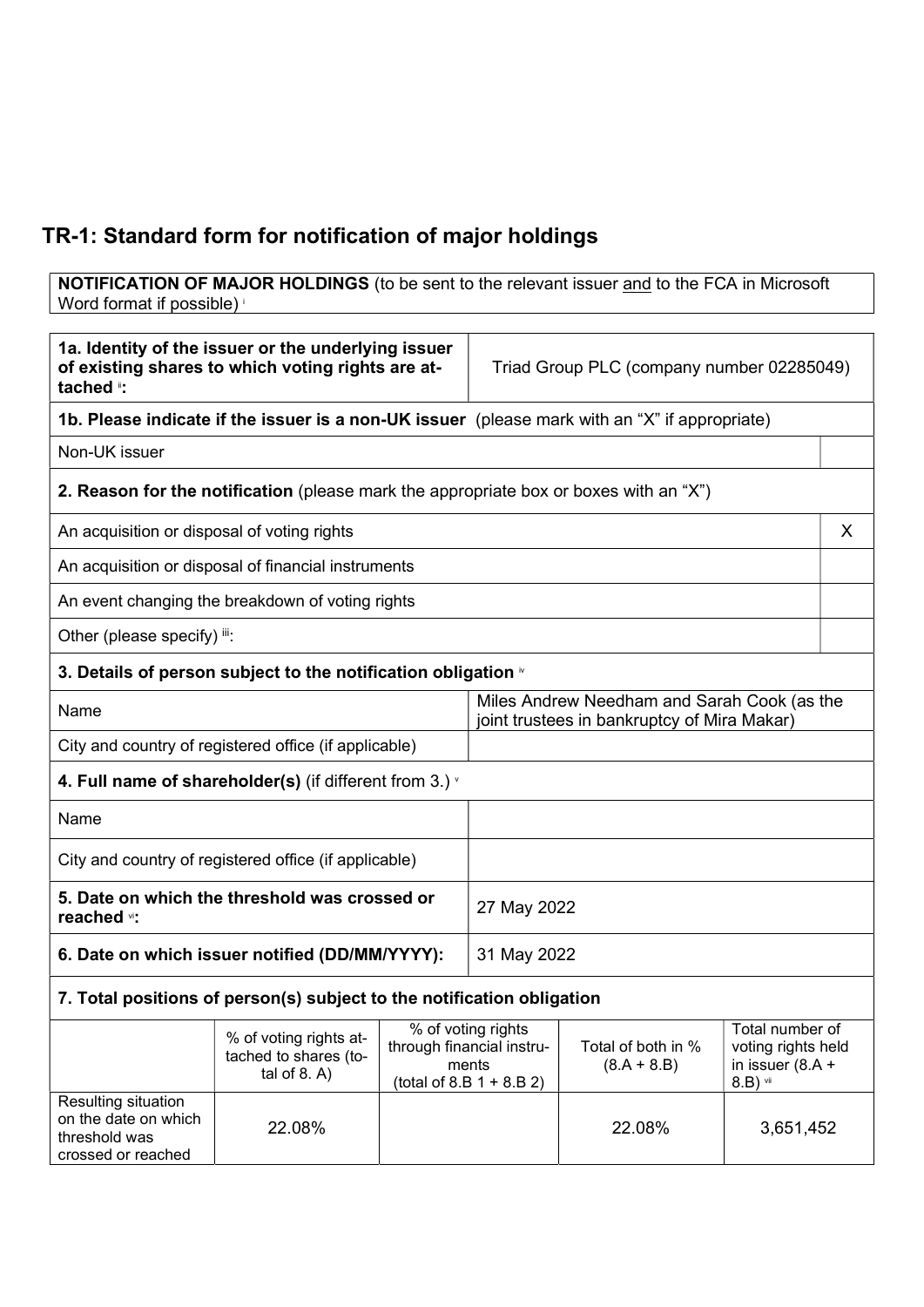| Position of previous<br>notification (if<br>applicable) | 23.89% | 23.89% | 3,951,452 |
|---------------------------------------------------------|--------|--------|-----------|
|---------------------------------------------------------|--------|--------|-----------|

## 8. Notified details of the resulting situation on the date on which the threshold was crossed or reached viii

| A: Voting rights attached to shares |                            |                               |                           |                               |
|-------------------------------------|----------------------------|-------------------------------|---------------------------|-------------------------------|
| Class/type of<br>shares             | Number of voting rights ix |                               | % of voting rights        |                               |
| ISIN code (if possible)             | <b>Direct</b><br>(DTR5.1)  | <b>Indirect</b><br>(DTR5.2.1) | <b>Direct</b><br>(DTR5.1) | <b>Indirect</b><br>(DTR5.2.1) |
| Ordinary                            | 3,651,452                  |                               | 22.08%                    |                               |
|                                     |                            |                               |                           |                               |
|                                     |                            |                               |                           |                               |
| <b>SUBTOTAL 8. A</b>                |                            | 3,651,452                     | 22.08%                    |                               |

| B 1: Financial Instruments according to DTR5.3.1R (1) (a) |                               |                                          |                                                                                                        |                    |
|-----------------------------------------------------------|-------------------------------|------------------------------------------|--------------------------------------------------------------------------------------------------------|--------------------|
| Type of financial in-<br>strument                         | <b>Expiration</b><br>date $x$ | Exercise/<br><b>Conversion Period xi</b> | <b>Number of voting rights</b><br>that may be acquired if<br>the instrument is<br>exercised/converted. | % of voting rights |
|                                                           |                               |                                          |                                                                                                        |                    |
|                                                           |                               |                                          |                                                                                                        |                    |
|                                                           |                               |                                          |                                                                                                        |                    |
|                                                           |                               | <b>SUBTOTAL 8. B 1</b>                   |                                                                                                        |                    |

| B 2: Financial Instruments with similar economic effect according to DTR5.3.1R (1) (b) |                               |                                                          |                                                     |                            |                    |
|----------------------------------------------------------------------------------------|-------------------------------|----------------------------------------------------------|-----------------------------------------------------|----------------------------|--------------------|
| <b>Type of financial</b><br>instrument                                                 | <b>Expiration</b><br>date $x$ | Exercise/<br><b>Conversion Pe-</b><br>riod <sup>xi</sup> | <b>Physical or</b><br>cash<br><b>Settlement xii</b> | Number of<br>voting rights | % of voting rights |
|                                                                                        |                               |                                                          |                                                     |                            |                    |
|                                                                                        |                               |                                                          |                                                     |                            |                    |
|                                                                                        |                               |                                                          |                                                     |                            |                    |
|                                                                                        |                               |                                                          | <b>SUBTOTAL</b><br>8.B.2                            |                            |                    |